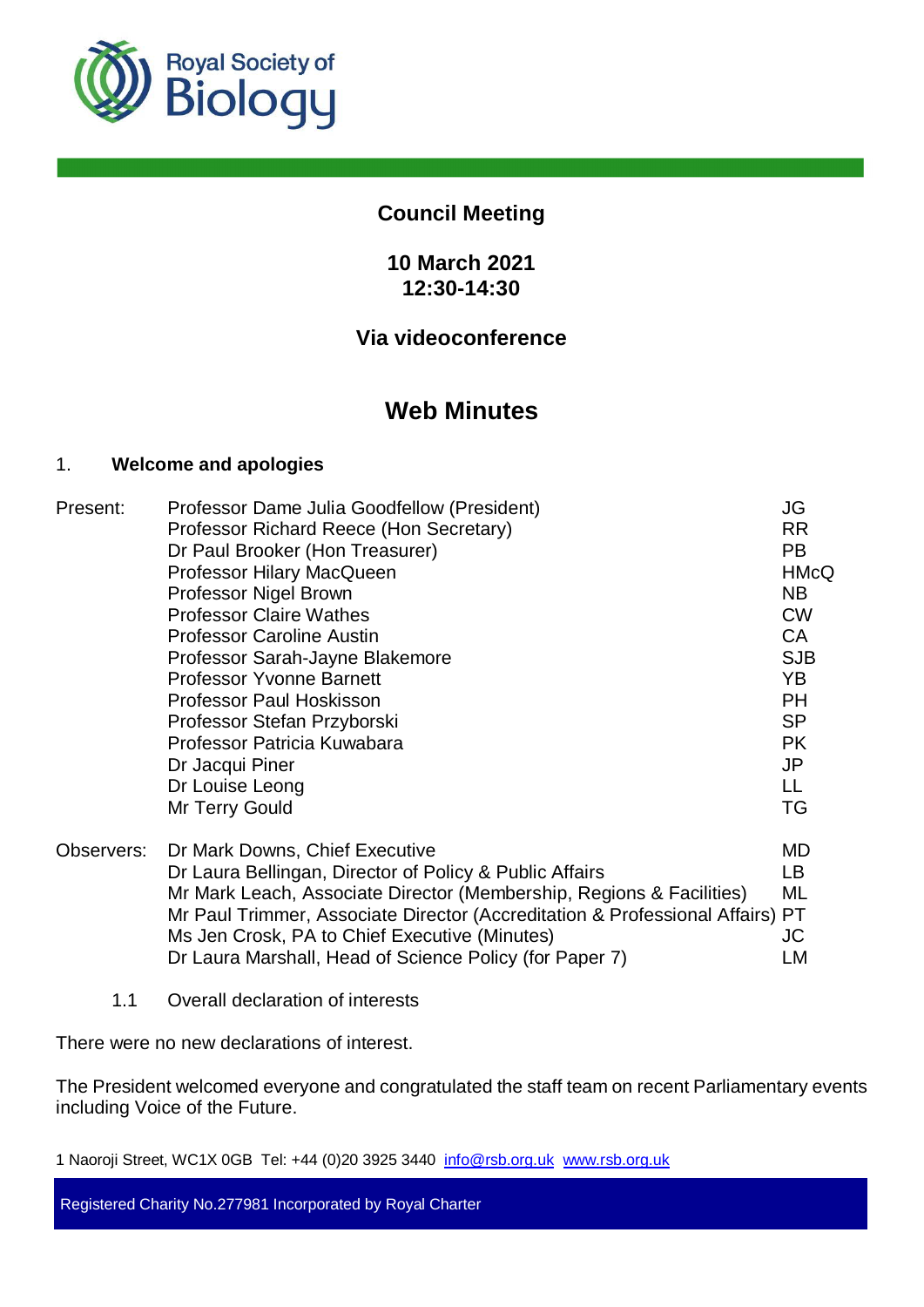

She noted this was the last meeting for 3 people and recorded thanks to – Caroline Austin, Paul Hoskisson and Sarah-Jayne Blakemore for their significant help and contributions during their term of office. All three will formally depart at the AGM and it is hoped they can attend the ad-hoc (strategy discussion) Council meeting scheduled for April.

## **2. Minutes of the previous meeting held on 9 December 2020**

## 2.1 Review of action points

Many items had been completed or appeared on the agenda. Comments on others were:

Cyber security – the Audit Committee will review our online security arrangements in the autumn and will commission an independent report over the summer.

Accreditation awards – a September date to be confirmed as a Society pilot for returning to physical events. The Government roadmap supports this timeline but will need to be reviewed again nearer the time.

UKRI student funding – we have been in contact with UKRI. The situation remains unclear and LB invited Council to contact her with any issues that may arise. There was some support for putting together messaging on this and recognition that the evolving situation should continue to be reviewed.

JG/MD will be meeting Strategic Partner CEOs/Presidents in April and can discuss this further.

HUBS - HMcQ reported that HUBS are very keen to help with membership recruitment and have asked for boiler plate advertising text or specific examples that may help their staff see where they would fit within RSB. HMcQ is meeting the membership team next week to discuss.

2.2 Matters arising not on the Agenda

None reported.

2.3 Approval of Minutes, reserved business and Web Minutes

All approved.

2.4 Conflicts of interest for items on this agenda

None reported.

## **Section A: Governance and Risk Management**

#### **3. Chief Executive's Report**

MD highlighted the scale of ongoing activity including virtual events with parliamentarians, a seminar for early career plant health professionals and consultation responses in areas such as genetic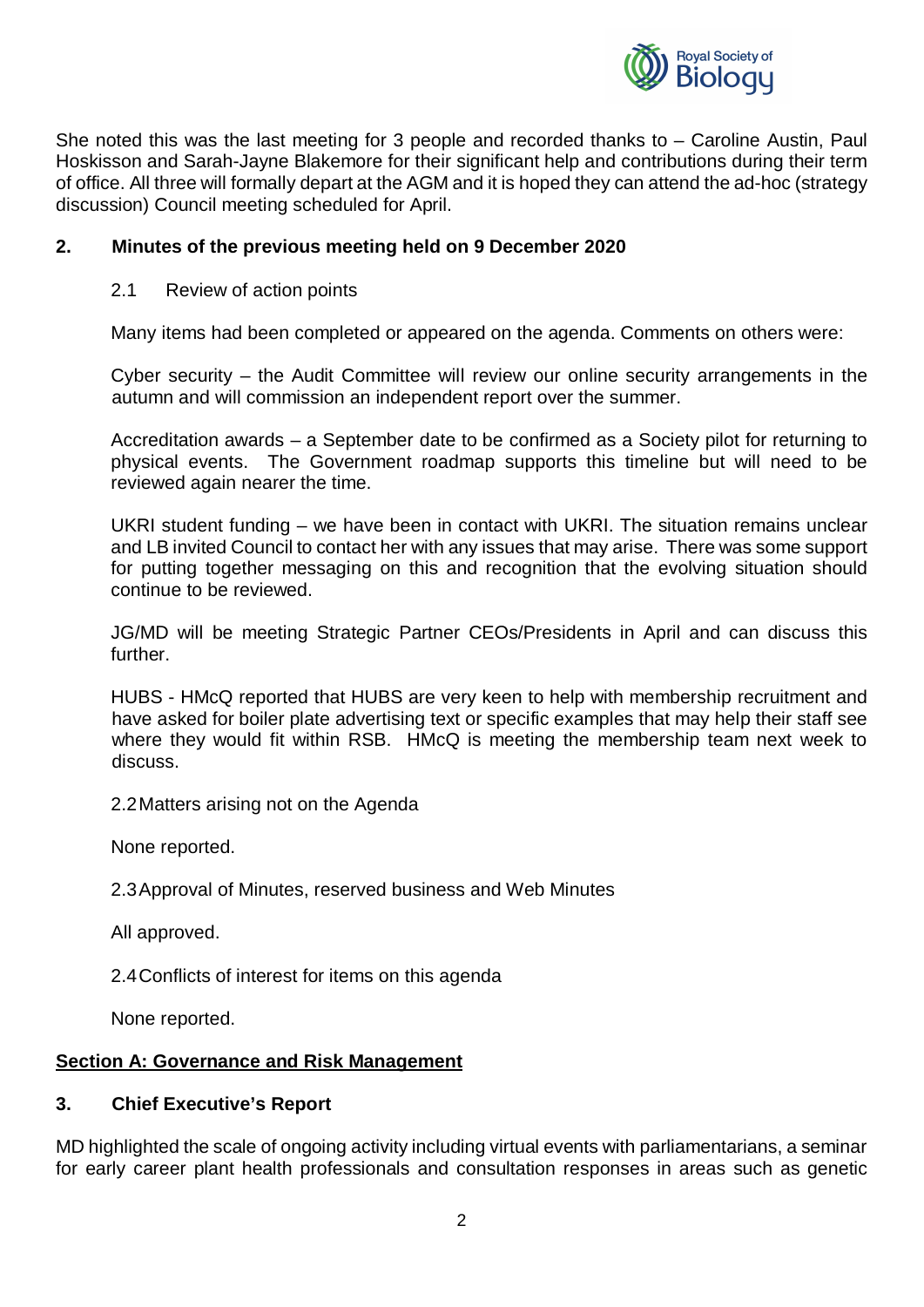

technologies. RSB were now part of a group seeking to address vaccine hesitancy led by BSI & BPS.

Feedback on the reduction in issues of *The Biologist* from six to four per would continue to be monitored. Membership is holding up and MD felt reasonably comfortable with recruitment and retention levels given current circumstances.

John Barker, editor of the JBE for approximately 25 years, passed away in May 2020 and notification was received from his Estate of a generous legacy left to the Society of approximately £200k. The full sum would appear in the 2020/21 annual accounts. Council recorded their extreme gratitude and agreed to consider how best to use these funds for educational purposes. MD was asked to consider this further and make recommendations in due course. Council also agreed it was appropriate to publicly recognise this gift and perhaps report further in *The Biologist.*

#### **ACTION: MD to propose plans for suitably recognising this gift, and it's use, for Council to consider.**

The President reminded Council that another legacy has also been received of approximately £83k which was recorded in financial year 2019/20.

MD asked for Council views on potential changes to future working arrangements for staff, given that many organisations will be working differently in future. Two staff surveys were carried out, in June and December, asking staff how they may wish to work going forward. Given the choice, the results consistently reflected a desire to work from home 2-3 days per week. MD wished to be supportive of this and asked if Council would agree in principle.

Such a decision would leave the building heavily under-utilised, therefore a move towards a hotdesking arrangement and renting desk space to MOs could be considered. If desk space is only required short term, the large Hindle meeting room could be offered. MD had spoken to the landlord, who did not have any objection. Council members raised questions around desk security and hygiene. MD confirmed that a clean desk policy would be introduced, along with providing staff lockers to securely store items overnight. Any MOs renting desk space would use the guest wifi, their own mobiles for telephony and sharing print facilities. Meeting rooms would be available to book at a discounted rate.

Council were supportive and **AGREED** that the RemCom & HR Committee should consider the detail and sign off as an HR led issue at their meeting on 23 March.

#### **Decision: RemCom to be given delegated authority to agree details of new staff working arrangements and hot-desking if required.**

#### **4. Health & Safety**

Mark Leach (ML) has taken on responsibility of Health & Safety Officer and will be collating Health & Safety Policies to create a manual. All staff had been asked to complete a new display screen assessment. A full risk assessment will be carried out before staff return to the office.

ML raised the question of whether we should have a policy on COVID vaccinations for staff/visitors. Council felt that testing will become more prevalent and we should encourage vaccination. It was clearly a critical area for staff and future events and should be kept under close review, including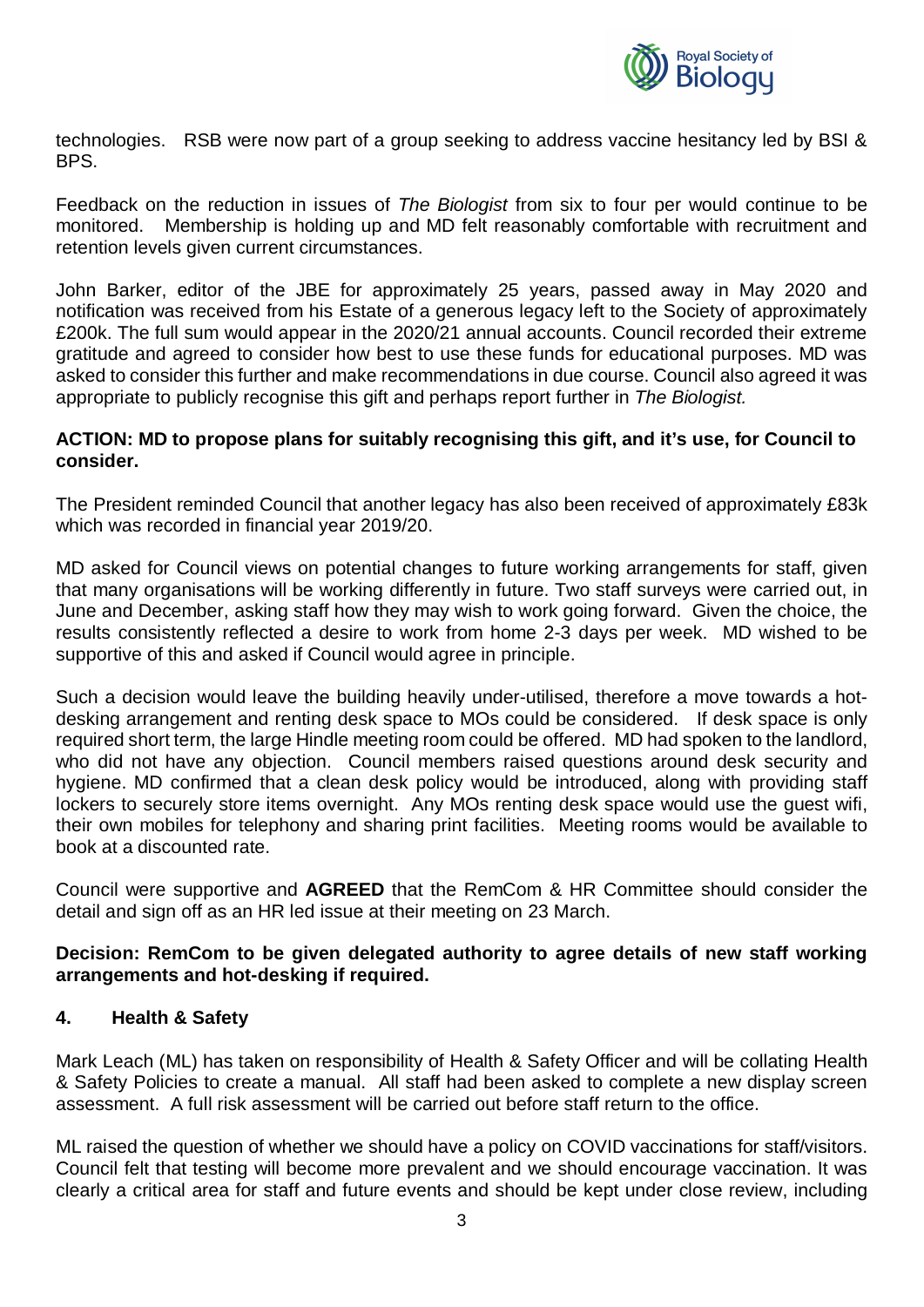

the response across the sector and within sister organisations. This can be a matter for RemCom to review.

# **5. Nominations Committee update**

At their last meeting, the Nominations Committee had agreed an open call for President nominations. A good list of candidates had been collated. There is a desire to have a Presidentelect in place for the May AGM and for them to shadow over the next year. Time constraints may be an issue for many of the nominees but a successful outcome was anticipated.

The Trustee nominations process had closed that morning and an ESP Chair candidate had been identified and will be interviewed in due course.

The President thanked RR for his work on this.

#### **6. Training review**

Council had previously requested a training review following recent financial constraints. Under the previous provision, some courses had been popular and well attended, whilst others struggled to achieve viability. A training review group had been formed, with their initial meeting held in December, followed by further discussion in February to agree a paper, with feed in from Professor David Coates given his accreditation role. The group looked at whether RSB's portfolio should focus on bio-specific courses or also include 'soft' courses such as unconscious bias, which are run by many providers. On balance, they recommended a more biology-focussed portfolio; retaining the Industry and Technician Skills Certificates; and developing the delivery platforms further, alongside wider involvement of our Fellows and Members in the development of the training programme.

Council **AGREED** the key criteria and general direction of the training review.

#### **7. Shadow Council**

Laura Marshall (LM) joined for this item and CA set out potential options to achieve an objective of increased diversity of views and input into the governance systems of the Society. The paper proposed giving individuals the opportunity to shadow two meetings before deciding if they wish to be involved. A shadowing scheme could take many forms and all required investment of staff time and other resource. Mentoring (up and down) was certainly one option that had attractions and Council supported this approach in principle.

Council **AGREED** on the direction of travel, noting that for two-way mentoring, clear written guidance is required on confidentiality, along with communication of a 'no fault' basis. Before consider this shadow scheme and potential alternatives, the RSB staff team were asked to review the resource requirements.

#### **8. Audit Committee report**

Rodney Eastwood (RE), the Chair of the Audit Committee, joined the meeting for this item and provided a report. The Audit Committee (AC) meet twice a year, with the main responsibility of overseeing compliance Audit requirements and reviewing the work and recommendations of the external auditors – haysmacintyre. Risk registers are reviewed at each meeting and they had recently gone through a list of policies relevant to the AC.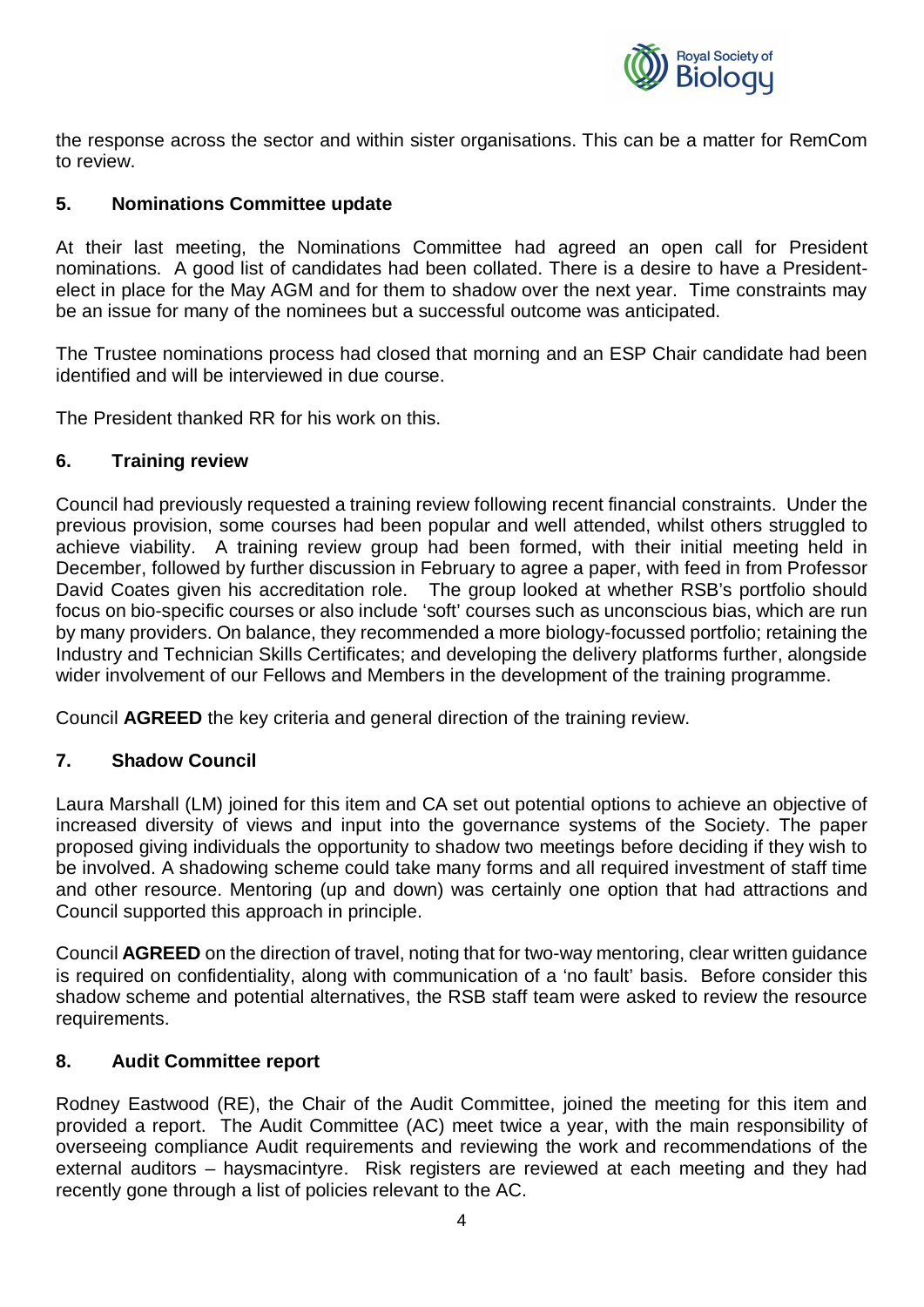

AC had considered a staff paper proposing an environmental audit of the Society's own impact, resulting in a proposal to establish a working group that could report back to both this Committee and Council. MD had agreed to take this forward and Council **AGREED.**

RE noted the request from Council to review cyber security on a 3-5 year cycle. MD and RE would work jointly on this.

#### **9. Review of auditors' report**

The report from the external auditors had been received for 2019-2020 and considered by the committee. RE noted it was "reassuringly uneventful", containing no new recommendations for the current year.

The Committee were happy to report that the accounts were a true and accurate record of the financial activities for the last financial year. Haysmacintyre have been RSB auditors since 2017 and, although we are happy with the service provided, we may need to re-tender at some point in the future.

The President thanked and congratulated RE, the AC and the Finance team.

#### **Section B: Strategy and Finance**

#### 10. **Financial Planning**

10.1 Review of 2019/20 annual accounts and going concern

PB noted that Finance Committee had also reviewed the draft accounts for 2019-20. The final year outturn was considerably better than budget, with a reduction in the anticipated deficit of around £200k. This reflected both the impact of the pandemic and the previously agreed cost reduction strategy. Cash flow had remained strong throughout the year, closely tracking the predicted position. This trend had continued in Q1 of FY 2020-21 and cash flow to March 2022 remained good. As such it was clear the Society remained a concern. MD noted that the new legacy of approximately £200k, recently notified, did not (and should not) form part of the 2019-20 figures but that it was appropriate to add in a note of its "receipt" as a post Balance Sheet event. Council **AGREED.**

Council **AGREED** the annual accounts (with MD's amendment) and that the Society is a going concern. The accounts will be signed off electronically.

10.2 Finance Committee Meeting of 3 March 2021

Finance Committee (FC) met the previous week and PB thanked everyone for turning the minutes around ahead of the Council meeting.

PB had previously reported on a recommendation to delay moving the RSB's CCLA investment to an ethical fund until a reduced cost transfer offer materialised. This was now expected to be 2 July 2021 and the entire portfolio is planned to be transferred at this time.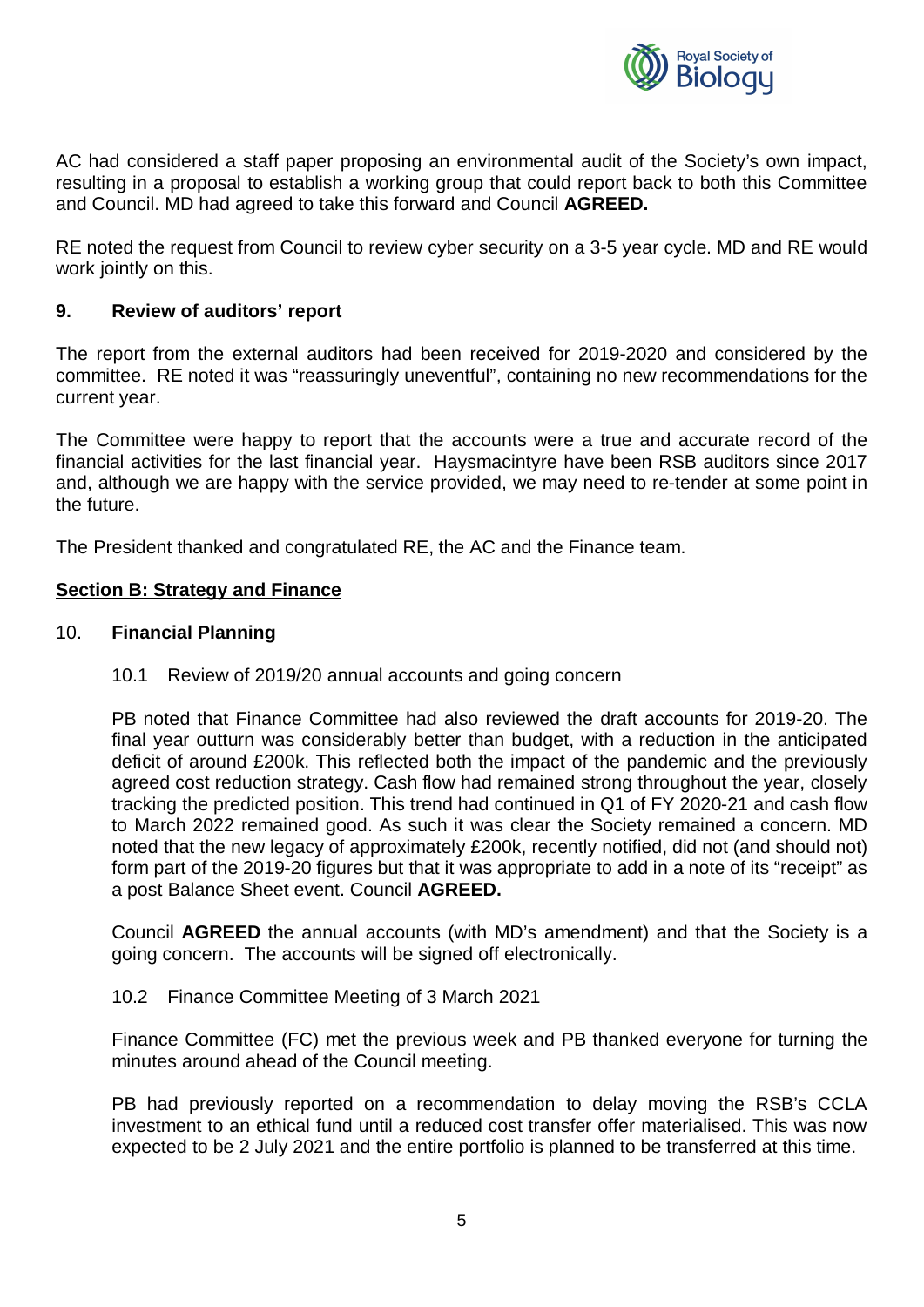

The latest pension valuation continued to be an area of concern and PB noted that the valuation had been carried out without fully consulting the Society, and totalled £780k: there needed to be closer dialogue in the future and he had offered to become a pension trustee to input the employer view, or attend as an observer. The pension trustees welcomed this offer.

The valuation had been carried out in March 2020, being the nadir of asset valuation during the pandemic. PB and MD had argued that, given the extraordinary circumstances the valuation of the assets should be from a later date. Pension trustees were persuaded this was appropriate and a date of 31 March 2021 was agreed.

There was also a willingness to bring the maximum commutation rate much closer to the legal maximum of 25% from the currently restrictive 8%. Indeed, pensioners should have been able to take more than 8% for many years following a change to the law. It remains the responsibility of the pension fund trustees to communicate with those who have already taken their pension. Overall it is hoped these changes will lead to a reduction in the deficit of around £400k, paving the way for an annual repayment schedule of around £50k per annum for (circa) five years. The President thanked everyone involved in achieving a workable solution.

#### 10.3 Q1 report

MD highlighted that it is still early days but everything is on track, with income slightly up and expenditure down. There is more actual cash each month than forecast and the legacy will further positively impact these figures. Council noted the positive Q1 position.

#### **Section C: Reports to Council**

These papers were primarily for information and were not intended for discussion unless specific questions were raised, usually prior to the meeting.

#### **11. Progress Reports**

#### 11.1 ESP meeting held on 18 February 2021

Council received the paper for information and repeated thanks to SJB for all her help as she approaches the end of her term as Chair.

11.2 Policy and Public Affairs Directorate

Council received the paper for information.

#### 11.3 Membership, Regions and Events

Council received the paper for information. ML added that membership numbers are holding up and recruitment would be closely monitored. ML/RR will be discussing ways to attract a more diverse range of applicants, including more women at Fellowship level at the next MPA Committee meeting in April.